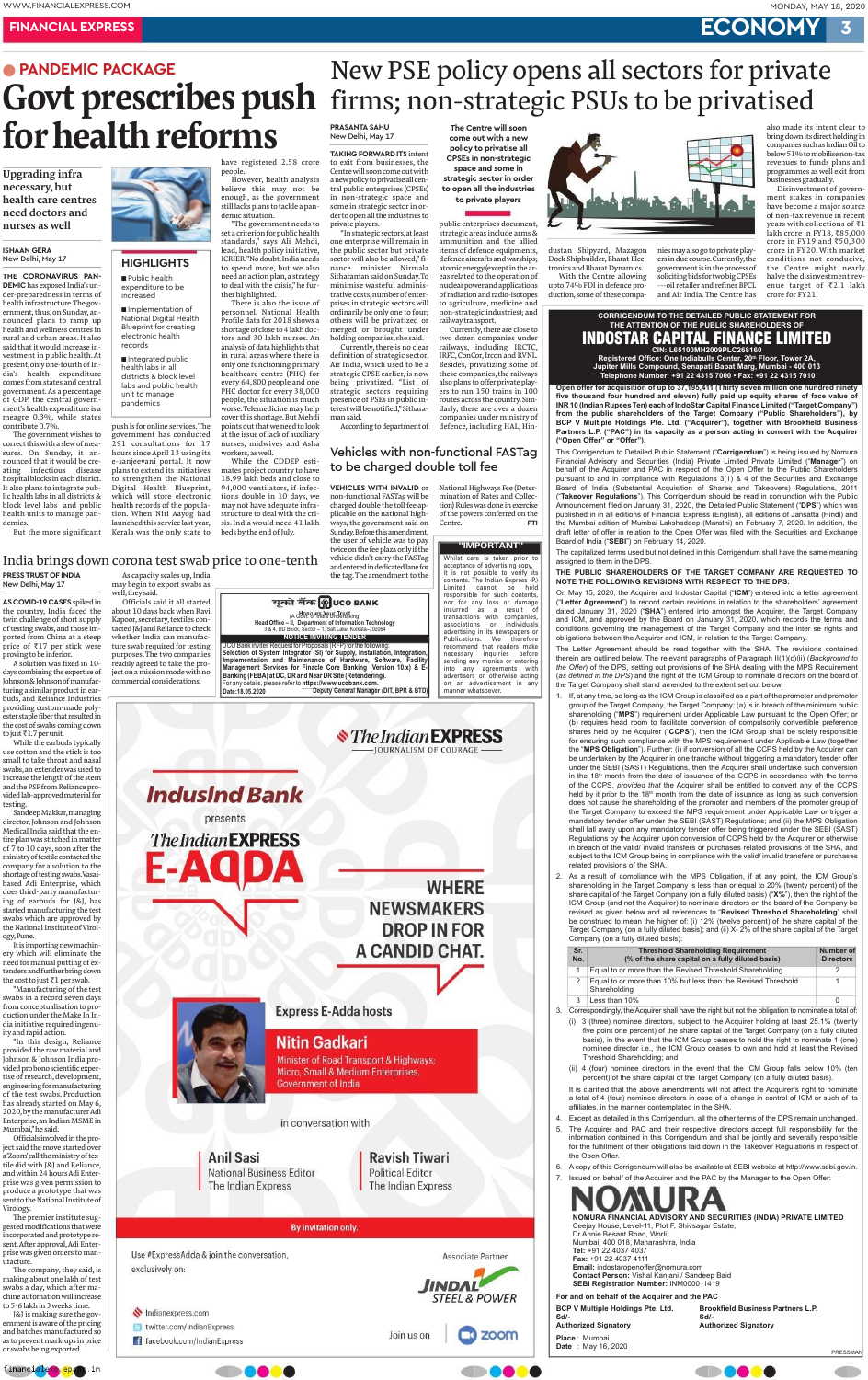# लॉकडॉउन्न मध्ये कल्याणात ५ सापांना सर्पमीत्राने दिले जीवदान

कल्याण :– कोरोना व्हायरसच्या प्रार्द्रुभाव टाळण्यासाठी लॉकडॉंउञ्न सूरू असल्याने नाईलाजाने माणसे घरातच राहत असून प्राणी मात्रांचा वावर मात्र शहरी भागात वाढल्याचे दिसत आहे. कल्याण पश्चिम परिसरातून दोन दिवसात सापानां पकडून सर्पमित्राने जीवन दान दिले आहे.

आधारवाडी परिसरातील गायकर गोठ्या जवळ साडेचार फुटी लांब एक घोणस, चार फुटी लांब एक घोणस अशा दोन विषारी प्रजातीतील दोन सापांना , सर्पमित्र दत्ता बोंबे यांनी शनिवारी सकाळी पकडून जीवनदान दिले. तसेच शूकवारी भवानी चौक येथील लाकडाच्या वखारीतील कार्यालयात फुटी लांब विषारी नागाला तसेच मुरबाड रोड वरील अजित स्कॉनिंगच्या पाठीमागे पंपहाउञ्स लगत तब्बल फूटी लांब धामण, गोदरेज हिल परिसरातून शुक्रवारी साडे पाच फुटी लांब नागिणीला पकडून सर्पमित्र दत्ता बोंबे यांनी जीवन दिले. दोन दिवसात तब्बल नागरी वस्ती मध्ये पाच साप आढळल्याने आता सापाचा वावर नागरी वरती मध्ये होत असल्याचे दिसत आहे. गोदरेज हिल परिसरातून साडे पाच फुटी नागीणीने शनिवारी सकाळी अठरा अंडी दिल्याचे सर्पमित्र दत्ता बोंबे यांनी सांगितले ही अंडी सूरक्षित असून अंडी वनपाल एम. डी. जाधव यांच्या कडे सर्पूद करण्यात आली असून पाचही सापांना वनपाल जाधव यांच्या स ार्गदर्शनाखाली नैसर्गिक अधिवासात सोडणार असल्याचे सर्पमित्र दत्ता बोंबे यांनी सांगितले.

# लिपूलेख पासवरून भारत–नेपाळमध्ये<br>तणाव, लष्करप्रमुखांचा चीनकडे इशारा

भारताने लिपूलेख पासपर्यंत रस्ता बांधला आहे. त्यावरञ्न सध्या भारत आणि नेपाळमध्ये शाब्दीक लढाई सुरू आहे. उत्तराखंडच्या घाटियाबागढ ते लिपुलेख हा किलोमीटरचा मार्ग आठ मे रोजी सूरू झाला. भारत, नेपाळ आणि चीन या तीन देशांच्या सीमा जिथे मिळतात त्या ट्रायजक्शनजवळ हा मार्ग आहे. लिपूलेख पास मार्गामुळे कैलाश मानसरोवरला जाणाऱ्या भारतीय यात्रेकरञ्चा वेळ वाचणार आहे.

भारताने लिपूलेख पासपर्यंत बांधलेल्या या मार्गावर आता नेपाळने आक्षेप घेतला आहे. नेपाळने कुणाच्यातरी सांगण्यावरून हा आक्षेप घेतलाय असे लष्करप्रमुख एम.एम.नरवणे शूकवारी म्हणाले. नेपाळच्या या आक्षेपामागे चीन असल्याचे संकेत त्यांनी दिले. लिपूलेख, कालापानी, लिंपियाधरा हे भाग नेपाळचे अविभाज्य अंग असून ते परत मिळवण्यासाठी राजनैतिक पावल उचलू असा इशारा



नेपाळच्या राष्ट्राध्यक्ष विद्या देवी भंडारी यांनी दिला आहे.

त्यांनी नवीन नकाशा जारी करञ्न लिपूलेख, कालापानी, लिंपियाधूरा संसदेत आपल्या सरकारची

हे भाग नेपाळमध्ये दाखवू असं विद्या देवी भंडारी यांनी म्हटल आहे. नेपाळच्या राजदूताने काली नदीच्या पूर्वेकडचा भाग त्यांचा आहे असं म्हटलं आहे.

खरंतर त्यामुळे वादाचा विषयच नाहीय कारण कारण आपण नदीच्या पश्चिमेकडे रस्ता बांधला आहे. त्यामूळे ते आंदोलन कशासाठी करतायत ते समजत नाहीय. यापूर्वी कधी यावरञ्न वाद झाले नाहीयत असे नरवणे म्हणाले.

# पुण्यात मे अखेरपर्यंत ५००० करोनाबाधित रुग्ण असतील महापालिका ंमे<sup>'</sup> पासून प्रतिबंधित क्षेत्राबाहेरील भागात अधिक प्रमाणात आयुक्त उद्योग-व्यवसाय सुरु होतील

करोना विषाणूचे रञ्ग्ण म ोठ्या प्रमाणावर आढळत पंधरा आहेत. मार्गील दिवसांपूर्वी शहरात आढळणार्या रूग्णांची संख्या लक्षात घेता ती मे अखेरपर्यंत ९ हजाराहुन अधिक होईल, अशी शक्यता वर्तवली जात होती. मात्र, सध्या रञ्ग्णांची संख्या लक्षात घेता ्रक्त झाले आहेत. त्यामूळे अधिक राहणार आहे. ही

सूमारे ५ हजारांपर्यंत असेल, रूग्णालयात ५० टक्कुयांपेक्षा दृष्टीने समाधानाची आहे. अशी शक्यता महापालिका आयुक्त शेखर गायकवाड आहे. त्यामूळे मे अखेरपर्यंत यांनी व्यक्त केली. यावेळी आयुक्त शेखर गायकवाड म्हणाले, पुणे शहरात काल अखेरपर्यंत ३ हजार ९३ इतकी रञ्णसंख्या जरी वाढत रञ्ग्णसंख्या होती. यांपैकी १ राहिली तरी त्या प्रमाणात करोनाबाधित आणि डिस्चार्ज हजार ६३० रूग्ण करोनाम बरे होण्याचे प्रमाण देखील

पुणे – पुणे शहरात में अखेरपर्यंत ही रञ्गसंख्या सध्या पुणे शहरातील अनेक बाब आपल्या सर्वांच्या मोठ्या प्रमाणावर करोनाच्या कमी रूग्ण उपचार घेत शहरात ५ हजार रञ्ग महापालिका असतील अशी शक्यता त्यांनी व्यक्ती केली. भविष्यात शहरात

कालपर्यंत दरम्यान, जिल्ह्यात रञ्गांचा मृत्यू झाला आहे. ही आकडेवारी आपल्या सर्वांच्या दृष्टीने चिंतेची बाब असल्याचेही आयुक्त गायकवाड म्हणाले. १८ मे पासून प्रतिबंधित क्षेत्राबाहेरील भाग अधिक प्रमाणात सुरू होईल शहरातील मध्य भाग

आजारानं संक्रमित झाला आहे. त्यामूळे आता १८ तारखेपर्यंत शासनाच्या निर्णयानुसार त्या भागात कोणत्या सुविधा द्यायच्या ते ठरविले जाणार आहे. मात्र उर्वरित शहरातील काही भाग अधिक प्रमाणात सूरू होण्याची शक्यता त्यांनी व्यक्त केली.

# कोरोना पॉझिटिव्ह रञ्गाच्या अंत्यविधीस गेलेल्या ९ जणांना कोरोनाची लागण

उल्हासनगर दि १५ : एका ५० वर्षीय कोरोना पॉझिटिव्ह रञ्गाचा मृत्यू झाल्यानंतर त्याच्यावर अंत्यसंस्कार करतांना दिरंगाई दाखविल्याने ९ जणांना कोरोनाची लागण झाली आहे . मृताचे नातेवाईक व अंत्यसंस्कार मध्ये सामील झालेल्या तब्बल ७० लोकांना क्वारंटाईन करण्यात आले होते व त्यांची टेस्टिंग घेण्यात आली होती, आज त्यातील

परिसरात राहणाऱ्या ४० वर्षीय अंत्यसंस्कारसाठी व्यक्तीला उपचारासाठी म ध्यवर्ती रूग्णालयात दाखल ताब्यात द्यावा करण्यात आले होते , या विनंती केली होती व्यक्तीचा ९ मे २०२० रोजी मृत्यू मृतदेहावरील झाला होता. उपचाराढरम्यान हा व्यक्ती संदिग्ध कोरोना बाधित असल्याचा वैद्यकीय अहवाल मध्यवर्ती रञ्गालयातील डॉक्टरांनी गेल्यानंतर दिला होता. त्याचा मतदेह सावधगिरीने प्लॅस्टिकने गुडाळण्यात आला होता , हा आली होती मृतदेह त्याच्या नातेवाईकांना शांतीनगर . उल्हासनगर – ३ देण्यास रूग्णालय प्रशासनाने या व्यक्तीवर अंत्यसंस्कार करण्यात आली होती , आज पोहचली आहे . आले होते करण्यात

मृताच्या नातेवाईकांनी अंत्यसंस्कार मध्ये देखील मृतदेह सोशल डिस्टनसिंग पाळण्यात आले नव्हते व मृताचे तब्बल अशी ७० ते ८० नातेवाईक आणि आणि कव्हर शेजारी या अंत्यसंस्कार म न हटविता थेट अंत्यसंस्कार ध्ये सामील झाले होते , या करण्यात येतील अशी लेखी गोष्टला सोशल मीडियाद्वारे हमी लिहून देखील दिली वाचा फोडण्यात आली होती . होती, मात्र मृतदेह घरी घेवून त्याच्यावरील प्रशासनाला ही बाब समजली कव्हर हटविण्यात आला व तेव्हा अंत्यसंस्कार मध्ये आंघोळ देखील घालण्यात सामील झालेल्या ७० जणांना

वैद्यकीय अहवाल सादर करण्यात आला तेव्हा ९ जण कोरोना पॉझिटिव्ह असल्याचे निष्पन्न झाले , हे सर्व मृताचे नातेवाईक आहेत .

या प्रकरणात निष्काळजीपणा बाळगण्यात आल्याने मध्यवर्ती पोलीस ठाण्यातील पोलीस याबाबत तपास करीत आहेत. ढरम्यान आता उल्हासनगर मध्ये आज ११ कोरोना पॉझिटिव्ह रञ्ग्ण

### **CORRIGENDUM TO THE DETAILED PUBLIC STATEMENT FOR** THE ATTENTION OF THE PUBLIC SHAREHOLDERS OF INDOSTAR CAPITAL FINANCE LIMITED

धोरण आणि कार्यक्रम मांडताना

CIN: L65100MH2009PLC268160<br>Registered Office: One Indiabulls Center, 20<sup>th</sup> Floor, Tower 2A,<br>Jupiter Mills Compound, Senapati Bapat Marg, Mumbai - 400 013<br>Telephone Number: +91 22 4315 7000 • Fax: +91 22 4315 7010

Open offer for acquisition of up to 37,195,411 (Thirty seven million one hundred ninety five thousand four hundred and eleven) fully paid up equity shares of face value of INR 10 (Indian Rupees Ten) each of IndoStar Capital Finance Limited ("Target Company") from the public shareholders of the Target Company ("Public Shareholders"), by BCP V Multiple Holdings Pte. Ltd. ("Acquirer"), together with Brookfield Business Partners L.P. ("PAC") in its capacity as a person acting in concert with the Acquirer ("Open Offer" or "Offer").

This Corrigendum to Detailed Public Statement ("Corrigendum") is being issued by Nomura Financial Advisory and Securities (India) Private Limited Private Limited ("Manager") on behalf of the Acquirer and PAC in respect of the Open Offer to the Public Shareholders pursuant to and in compliance with Regulations 3(1) & 4 of the Securities and Exchange Board of India (Substantial Acquisition of Shares and Takeovers) Regulations, 2011 ("Takeover Regulations"). This Corrigendum should be read in conjunction with the Public Announcement filed on January 31, 2020, the Detailed Public Statement ("DPS") which was published in in all editions of Financial Express (English), all editions of Jansatta (Hindi) and the Mumbai edition of Mumbai Lakshadeep (Marathi) on February 7, 2020. In addition, the draft letter of offer in relation to the Open Offer was filed with the Securities and Exchange Board of India ("SEBI") on February 14, 2020.

The capitalized terms used but not defined in this Corrigendum shall have the same meaning assigned to them in the DPS

THE PUBLIC SHAREHOLDERS OF THE TARGET COMPANY ARE REQUESTED TO NOTE THE FOLLOWING REVISIONS WITH RESPECT TO THE DPS:

On May 15, 2020, the Acquirer and Indostar Capital ("ICM") entered into a letter agreement ("Letter Agreement") to record certain revisions in relation to the shareholders' agreement dated January 31, 2020 ("SHA") entered into amongst the Acquirer, the Target Company and ICM, and approved by the Board on January 31, 2020, which records the terms and conditions governing the management of the Target Company and the inter se rights and obligations between the Acquirer and ICM, in relation to the Target Company.

The Letter Agreement should be read together with the SHA. The revisions contained therein are outlined below. The relevant paragraphs of Paragraph II(1)(c)(ii) (Background to the Offer) of the DPS, setting out provisions of the SHA dealing with the MPS Requirement (as defined in the DPS) and the right of the ICM Group to nominate directors on the board of the Target Company shall stand amended to the extent set out below.

1. If, at any time, so long as the ICM Group is classified as a part of the promoter and promoter group of the Target Company, the Target Company: (a) is in breach of the minimum public shareholding ("MPS") requirement under Applicable Law pursuant to the Open Offer; or (b) requires head room to facilitate conversion of compulsorily convertible preference shares held by the Acquirer ("CCPS"), then the ICM Group shall be solely responsible for ensuring such compliance with the MPS requirement under Applicable Law (together the "MPS Obligation"). Further: (i) if conversion of all the CCPS held by the Acquirer can be undertaken by the Acquirer in one tranche without triggering a mandatory tender offer under the SEBI (SAST) Regulations, then the Acquirer shall undertake such conversion in the 18<sup>th</sup> month from the date of issuance of the CCPS in accordance with the terms of the CCPS, provided that the Acquirer shall be entitled to convert any of the CCPS held by it prior to the 18<sup>th</sup> month from the date of issuance as long as such conversion does not cause the shareholding of the promoter and members of the promoter group of the Target Company to exceed the MPS requirement under Applicable Law or trigger a

जणाचे रिपोर्ट कोरोना पॉझिटिव्ह आले आहेत

येथील खन्ना कंपाऊंड या नकार-दिला-होता .

यानतर क्वारटाइन करण्यात आल आढळल असून रञ्ज्णाची स्मशानभूमीत होते व त्यांचे टेस्टिंग देखील एकूण संख्या ९१ पर्यंत सकाळी जेव्हा या व्यक्तींचा

उल्हासनगर मनपा

mandatory tender offer under the SEBI (SAST) Regulations; and (ii) the MPS Obligation shall fall away upon any mandatory tender offer being triggered under the SEBI (SAST) Regulations by the Acquirer upon conversion of CCPS held by the Acquirer or otherwise in breach of the valid/ invalid transfers or purchases related provisions of the SHA, and subject to the ICM Group being in compliance with the valid/ invalid transfers or purchases related provisions of the SHA.

As a result of compliance with the MPS Obligation, if at any point, the ICM Group's  $2.$ shareholding in the Target Company is less than or equal to 20% (twenty percent) of the share capital of the Target Company (on a fully diluted basis) ("X%"), then the right of the ICM Group (and not the Acquirer) to nominate directors on the board of the Company be revised as given below and all references to "Revised Threshold Shareholding" shall be construed to mean the higher of: (i) 12% (twelve percent) of the share capital of the Target Company (on a fully diluted basis); and (ii) X- 2% of the share capital of the Target Company (on a fully diluted basis):

| Sr.<br>No. | <b>Threshold Shareholding Requirement</b><br>(% of the share capital on a fully diluted basis) | <b>Number of</b><br><b>Directors</b> |
|------------|------------------------------------------------------------------------------------------------|--------------------------------------|
|            | Equal to or more than the Revised Threshold Shareholding                                       |                                      |
| 2          | Equal to or more than 10% but less than the Revised Threshold<br>Shareholding                  |                                      |
| 3          | Less than 10%                                                                                  |                                      |

3. Correspondingly, the Acquirer shall have the right but not the obligation to nominate a total of:

- (i) 3 (three) nominee directors, subject to the Acquirer holding at least 25.1% (twenty five point one percent) of the share capital of the Target Company (on a fully diluted basis), in the event that the ICM Group ceases to hold the right to nominate 1 (one) nominee director i.e., the ICM Group ceases to own and hold at least the Revised Threshold Shareholding; and
- (ii) 4 (four) nominee directors in the event that the ICM Group falls below 10% (ten percent) of the share capital of the Target Company (on a fully diluted basis).

It is clarified that the above amendments will not affect the Acquirer's right to nominate a total of 4 (four) nominee directors in case of a change in control of ICM or such of its affiliates, in the manner contemplated in the SHA.

- 4. Except as detailed in this Corrigendum, all the other terms of the DPS remain unchanged.
- 5. The Acquirer and PAC and their respective directors accept full responsibility for the information contained in this Corrigendum and shall be jointly and severally responsible for the fulfillment of their obligations laid down in the Takeover Regulations in respect of the Open Offer
- 6. A copy of this Corrigendum will also be available at SEBI website at http://www.sebi.gov.in.
- 7. Issued on behalf of the Acquirer and the PAC by the Manager to the Open Offer:

NOMURA FINANCIAL ADVISORY AND SECURITIES (INDIA) PRIVATE LIMITED Ceejay House, Level-11, Plot F, Shivsagar Estate, Dr Annie Besant Road, Worli. Mumbai, 400 018, Maharashtra, India Tel: +91 22 4037 4037 Fax: +91 22 4037 4111 Email: indostaropenoffer@nomura.com Contact Person: Vishal Kanjani / Sandeep Baid SEBI Registration Number: INM000011419 For and on behalf of the Acquirer and the PAC

| <b>BCP V Multiple Holdings Pte. Ltd.</b><br>$Sd$ .<br><b>Authorized Signatory</b> | <b>Brookfield Business Partners L.P.</b><br>Sd/-<br><b>Authorized Signatory</b> |
|-----------------------------------------------------------------------------------|---------------------------------------------------------------------------------|
| <b>Place: Mumbai</b><br>Date: May 16, 2020                                        | <b>DD</b>                                                                       |

करोनामुळं मृत्यू झालेल्या बेस्ट कामगारांच्या वारसांना नोकरी



मुंबई: करोना संकटाच्या काळात सेवा देताना मृत्यू झालेल्या बेस्ट उपक्रमातील कामगारांच्या वारसांना नोकरी देण्याचा महत्वाचा आणि दिलासा देणारा निर्णय प्रशासनानं घेतला आहे. त्यानुसार, आतापर्यंत चार कामगारांच्या वारसांना सेवेत नियुक्तीचे आदेश देण्यात आले आहे.

राज्यात करोनाचा प्रादुर्भाव वाढला आहे. मुंबईत करोनाबाधित रुग्णांची संख्या राज्यात सर्वाधिक आहे. या संकटाच्या काळात मुंबईतील बेस्ट उपक्रमाकडून सेवा पुरवण्यात येत आहे.

या काळात सेवा देणाऱ्या सर्व कर्मचाऱ्यांच्या सुरक्षेची खबरदारी व्यवस्थापनाकडून घेतली जात आहे. मात्र, दुर्दैवानं अनेक कर्मचाऱ्यांना करोना विषाणूचा संसर्ग झाला आहे. तर काही कर्मचाऱ्यांचा या विषाणूमुळ मृत्यू झाला आहे. या कर्मचाऱ्यांच्या वारसांना बेस्टमध्ये नोकरी देण्याचा महत्वाचा निर्णय प्रशासनाकडून घेण्यात आला आहे. सेवेत असताना करोनाचा संसर्ग झाल्यानं मृत्यू झालेल्या कर्मचाऱ्यांच्या वारसांना सेवेत सामावून घेण्याचा निर्णय घेतला आहे. आतापर्यंत चार कर्मचाऱ्यांच्या वारसांच्या नियुक्तीचे आदेश प्रशासनाने दिले आहेत. उर्वरित कर्मचाऱ्यांच्या वारसांना लवकरच सेवेत सामावून घेण्यात येईल, असं बेस्टचे म हाव्यवस्थापक सुरेंद्रकुमार बागडे यांनी सांगितल.

भूमिपुत्रांसाठी नोकरीची संधी; राज्य सरकार स्थापणार कामगार ब्यूरो

पार्श्वभूम यात कामगारांच्या त्यांच्या करोनाच्या ीवर अनेक कारखान्यातील परप्रांतीय श्रमिक त्यांच्या घरी निघून गेले आहेत. यामुळे स्थानिक भूमिपुत्रांना नोकरीची संधी निर्माण झाली आहे. यासाठी कामगार ब्युरोची स्थापना केली जाणार असून, यात कामगारांच्या त्यांच्या कौशल्याप्रमाणे विभागणी केली जाईल. त्यानंतर, अवघ्या सात दिवसांत कामगारांना प्रशिक्षण देऊन उद्योगांची गरज पुरविली जाणार आहे.

महाराष्ट्रातील उद्योगांमध्ये कामगारांची टंचाई निर्माण नये म्हणून उद्योग, होऊ कामगार व कौशल्य विकास विभागाच्या वतीने कामगार ब्युरोची स्थापना केली जाणार असल्याची माहिती उद्योगमंत्री सुभाष देसाई यांनी गुरुवारी द्विली.

करोनाच्या पार्श्वभूम ीवर अनेक कारखान्यातील परप्रांतीय श्रमिक त्यांच्या घरी निघून गेले आहेत. यामुळे स्थानिक भूमिपुत्रांना नोकरीची संधी निर्माण झाली आहे. यासाठी कामगार ब्यूरोची स्थापना केली जाणार असून,

दिवसांत कामगारांना प्रशिक्षण देऊन उद्योगांची गरज पूरविली जाणार आहे. उद्योगांना कुशल, अकुशल मजूर, कामगार म ोठ्या संख्येने उपलब्ध होतील. मराठी मुलांनी या संधीचा लाभ घ्यावा, असे आवाहन उद्योगमंत्री या नात्याने सुभाष देसाई यांनी केले आहे. 'करोनामुळे एक विचित्र परिस्थिती निर्माण झाली आहे. आम्ही गेले महिनाभर परप्रांतीय श्रमिकांना सतत सांगत होतो जाऊ नका. तरीही ते गेले. म ात्र, त्यांच्या जाण्याने राज्यात

कौशल्याप्रमाणे विभागणी केली

जाईल. त्यानंतर. अवघ्या सात

आता रोजगाराची संधी निम णि झाली आहे. ती स्थानिक भूमिपुत्रांनी सोडू नये. कारण, त्यासाठी आम्ही अनेकदा आंदोलने केली. महाराष्ट्राला ही एक संधी मिळाली आहे. त्यामुळे आता उद्योजकांनी स्थानिक भूमिपुत्रांना प्रथम संधी द्यावी. यामुळे मराठी म ाणसांची महाराष्ट्रातील बेकारी कमी होईल', असा विश्वास सूभाष देसाई यांनी व्यक्त केला

आहे.